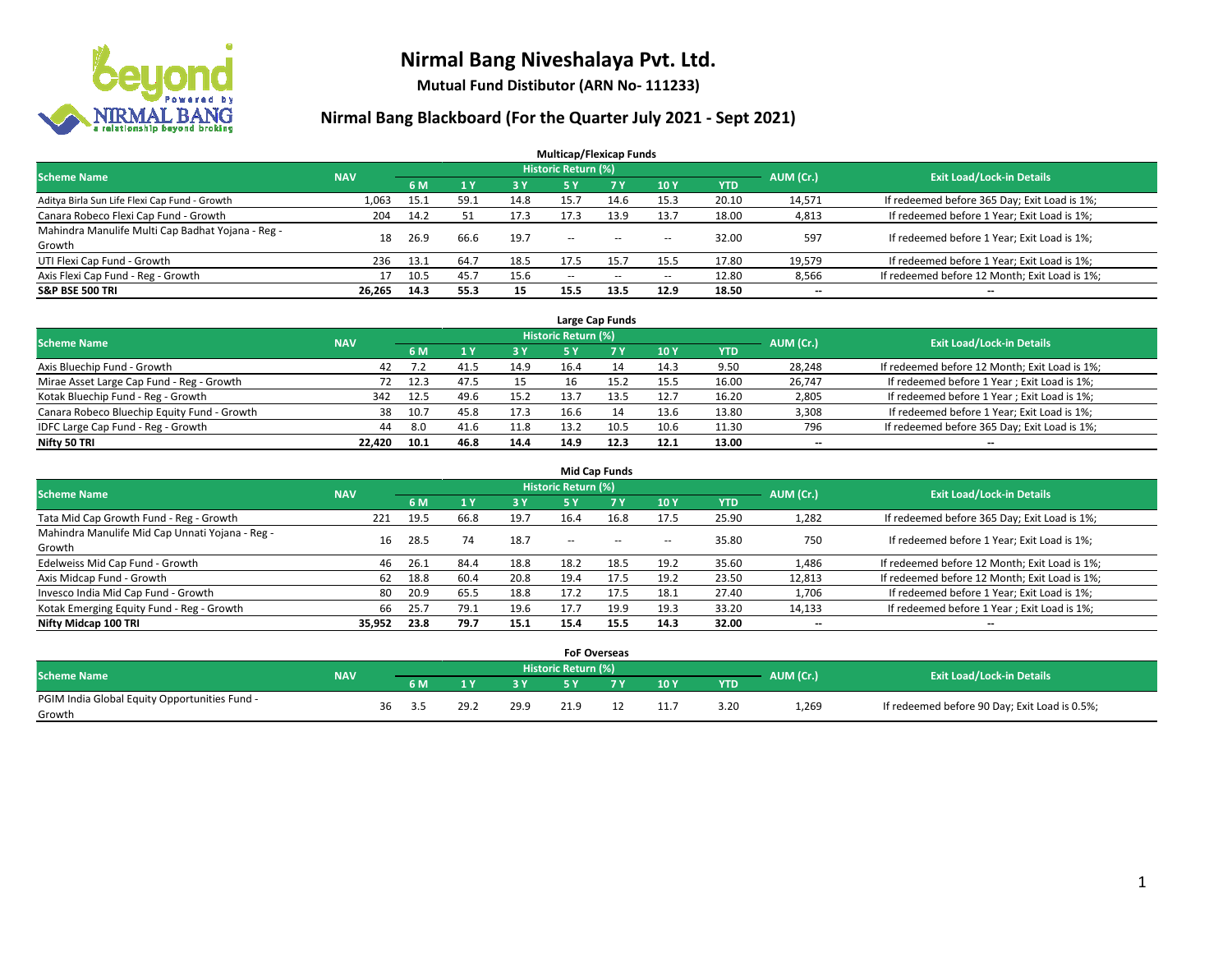

**Mutual Fund Distibutor (ARN No- 111233)**

### **Nirmal Bang Blackboard (For the Quarter July 2021 - Sept 2021)**

|                                                |            |      |      |      |                            | Large & Midcap |      |            |           |                                              |
|------------------------------------------------|------------|------|------|------|----------------------------|----------------|------|------------|-----------|----------------------------------------------|
| <b>Scheme Name</b>                             | <b>NAV</b> |      |      |      | <b>Historic Return (%)</b> |                |      |            | AUM (Cr.) | <b>Exit Load/Lock-in Details</b>             |
|                                                |            | 6 M  |      | 3 Y  | <b>5 Y</b>                 | <b>7Y</b>      | 10Y  | <b>YTD</b> |           |                                              |
| Mirae Asset Emerging Bluechip Fund - Growth    | 88         | 19.8 | 63.6 | 22.2 | 21.1                       | 22.3           | 22.4 | 25.10      | 18,676    | If redeemed before 1 Year; Exit Load is 1%;  |
| Canara Robeco Emerging Equities - Growth       | 147        | 17.3 | 60.3 | 16.7 | 18                         | 19.2           | 20.1 | 21.70      | 9,633     | If redeemed before 1 Year; Exit Load is 1%;  |
| HDFC Large and Mid Cap Fund - Growth           | 166        | 22.5 | 64.5 | 15.4 | 13.6                       | 10.7           | 10.4 | 28.00      | 2,526     | If redeemed before 1 Year; Exit Load is 1%;  |
| Kotak Equity Opportunities Fund - Reg - Growth | 180        | 15.4 | 52.7 | 16.8 | 15.8                       | 15.7           | 14.6 | 20.80      | 6,824     | If redeemed before 1 Year; Exit Load is 1%;  |
| Tata Large & Mid Cap Fund - Reg - Growth       | 300        | 15.8 |      | 16.8 | 13.9                       | 14.1           | 14.1 | 18.50      | 2,398     | If redeemed before 365 Day; Exit Load is 1%; |
| NIFTY Large Midcap 250 TRI                     | 11.005     | 17.3 | 62.3 | 15.9 | 16.7                       | 15.3           | 14.7 | 22.70      | $- -$     | $\overline{\phantom{a}}$                     |

| <b>Focused Funds</b>                                |            |      |                  |      |                     |           |                          |       |                          |                                                 |  |  |  |  |
|-----------------------------------------------------|------------|------|------------------|------|---------------------|-----------|--------------------------|-------|--------------------------|-------------------------------------------------|--|--|--|--|
| <b>Scheme Name</b>                                  | <b>NAV</b> |      |                  |      | Historic Return (%) |           |                          |       | AUM (Cr.)                | <b>Exit Load/Lock-in Details</b>                |  |  |  |  |
|                                                     |            | 6 M  |                  | 73 Y | 5 Y                 | <b>7Y</b> | 10Y                      | YTD   |                          |                                                 |  |  |  |  |
| Axis Focused 25 Fund - Growth                       | 42         | 8.7  | 48. <sup>~</sup> | 13.9 | 17.8                | 16.3      | $\overline{\phantom{a}}$ | 12.30 | 17,336                   | If redeemed before 12 Month; Exit Load is 1%;   |  |  |  |  |
| Nippon India Focused Equity Fund - Reg - Growth     | 69         | 19.9 | 64.3             | 14.9 | 14.1                | 15.3      | 16.2                     | 25.30 | 5,282                    | If redeemed before 12 Months ; Exit Load is 1%; |  |  |  |  |
| ICICI Prudential Focused Equity Fund - Ret - Growth | 44         | 15.1 | 49.7             | 14.5 | 12.9                | 11.7      | 12.1                     | 21.10 | 1,675                    | If redeemed before 1 Year; Exit Load is 1%;     |  |  |  |  |
| SBI Focused Equity Fund - Growth                    | 213        | 18.1 | 50.2             | 16.9 | 16.6                | 16.2      | 17.1                     | 21.30 | 16,857                   | If redeemed before 1 Year; Exit Load is 1%;     |  |  |  |  |
| <b>S&amp;P BSE 500 TRI</b>                          | 26.265     | 14.3 | 55.3             | 15   | 15.5                | 13.5      | 12.9                     | 18.50 | $\overline{\phantom{a}}$ | --                                              |  |  |  |  |

| <b>Small Cap Funds</b>                     |            |      |       |                     |      |           |            |            |           |                                               |  |  |  |  |
|--------------------------------------------|------------|------|-------|---------------------|------|-----------|------------|------------|-----------|-----------------------------------------------|--|--|--|--|
| <b>Scheme Name</b>                         | <b>NAV</b> |      |       | Historic Return (%) |      |           |            |            | AUM (Cr.) | <b>Exit Load/Lock-in Details</b>              |  |  |  |  |
|                                            |            | 6 M  |       | 3 Y                 | 5 Y  | <b>7Y</b> | <b>10Y</b> | <b>YTD</b> |           |                                               |  |  |  |  |
| Axis Small Cap Fund - Reg - Growth         | 54         | 30.4 | 84.6  | 26                  | 20.5 | 19.7      | $- -$      | 36.30      | 6,009     | If redeemed before 12 Month; Exit Load is 1%; |  |  |  |  |
| Kotak Small Cap Fund - Reg - Growth        | 144        | 38.1 | 116.4 | 24.4                | 19.9 | 20.5      | 18.8       | 46.70      | 4,766     | If redeemed before 1 Year; Exit Load is 1%;   |  |  |  |  |
| Nippon India Small Cap Fund - Reg - Growth | 74         | 41.0 | 107.3 | 21                  | 21.7 | 21.8      | 22.3       | 47.80      | 15,353    | If redeemed before 1 Month; Exit Load is 1%;  |  |  |  |  |
| DSP Small Cap Fund - Reg - Growth          | 97         | 30.4 | 91.3  | 19                  | 15.1 | 19.9      | 20         | 36.50      | 7,631     | If redeemed before 12 Month; Exit Load is 1%; |  |  |  |  |
| SBI Small Cap Fund - Growth                | 94         | 24.4 | 85.6  | 22                  | 22.2 | 24.7      | 23.1       | 31.30      | 9,092     | If redeemed before 1 Year; Exit Load is 1%;   |  |  |  |  |
| Nifty Smallcap 100 TRI                     | 12.491     | 35.0 | 107.2 | 12.1                | 12.2 | 11.2      | 11.7       | 42.00      | --        | $\overline{\phantom{a}}$                      |  |  |  |  |

#### **ELSS Schemes (Tax Saving u/s 80-C)**

| <b>Scheme Name</b>                           | <b>NAV</b> |      |      | <b>Historic Return (%)</b> |           |           |                          |            | AUM (Cr.) | <b>Exit Load/Lock-in Details</b> |
|----------------------------------------------|------------|------|------|----------------------------|-----------|-----------|--------------------------|------------|-----------|----------------------------------|
|                                              |            | 6 M  |      | <b>3Y</b>                  | <b>5Y</b> | <b>7Y</b> | <b>10Y</b>               | <b>YTD</b> |           |                                  |
| Axis Long Term Equity Fund - Growth          | 68         | 10.4 |      | 15.4                       | 16.6      | 16.6      | 18                       | 14.00      | 30,520    | Nil                              |
| Canara Robeco Equity Tax Saver Fund - Growth | 105        | 14.9 | 60.5 | 20                         | 17.9      | 15.3      | 14.7                     | 20.40      | 2,343     | Nil                              |
| Kotak Tax Saver Fund - Reg - Growth          | 65         | 16.7 | 55   | 16.9                       | 15.5      | 15.6      | 13.4                     | 21.50      | 2,073     | Nil                              |
| Invesco India Tax Plan - Growth              | 76         | 14.8 | 52.6 | 14.5                       | 15.6      | 15.4      | 15.3                     | 18.20      | 1,708     | Nil                              |
| Mirae Asset Tax Saver Fund - Reg - Growth    | 28         | 17.8 | 61.4 | 20.1                       |           | $- -$     | $\overline{\phantom{a}}$ | 22.20      | 8,338     | Nil                              |
| <b>S&amp;P BSE 200 TRI</b>                   | 8.344      | 12.5 | 51.9 | 15                         | 15.5      | 13.4      | 12.9                     | 16.40      | $- -$     | --                               |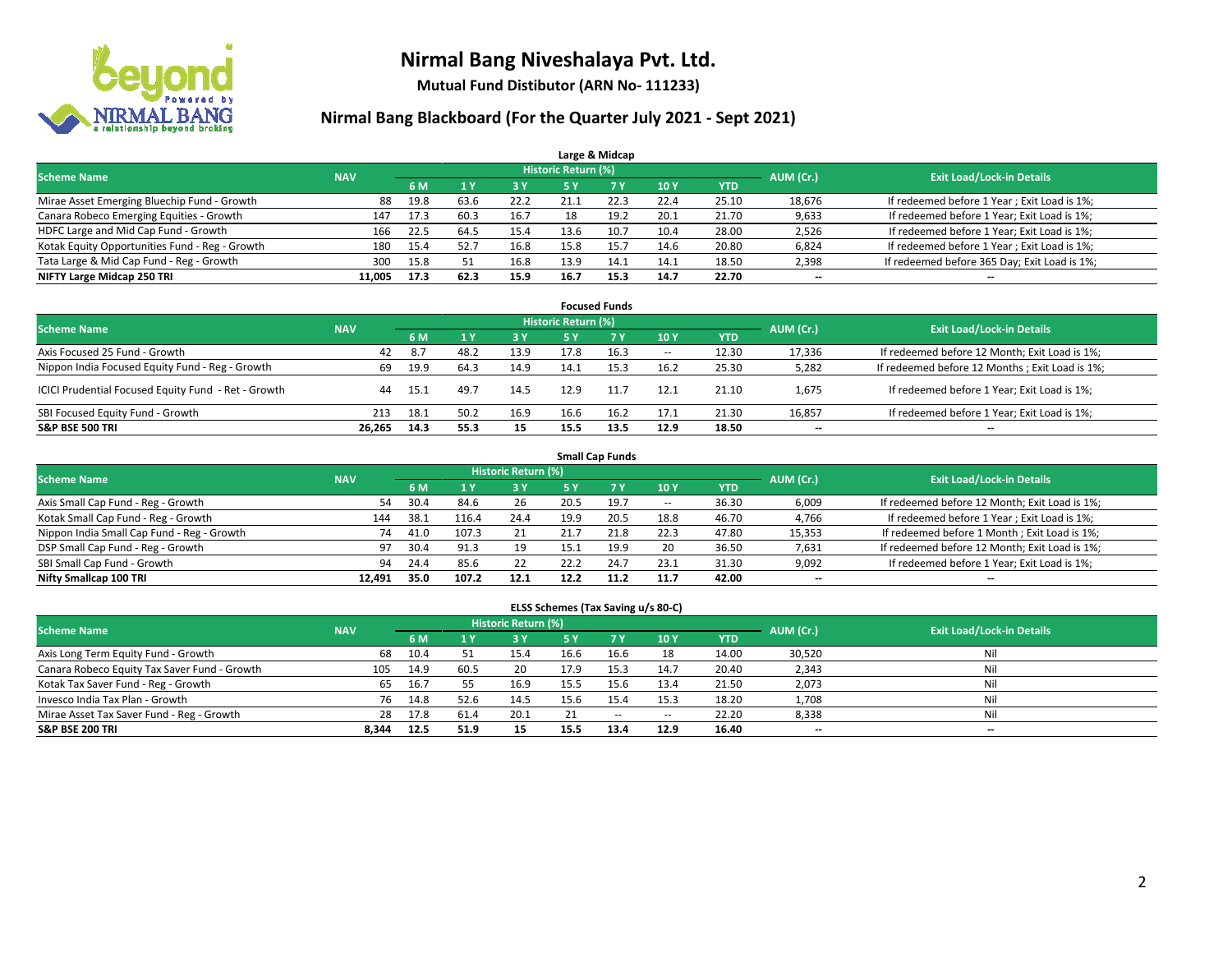

**Mutual Fund Distibutor (ARN No- 111233)**

| <b>Solution Oriented</b>                                  |            |      |      |                     |      |           |                          |            |                          |                                               |  |  |  |  |
|-----------------------------------------------------------|------------|------|------|---------------------|------|-----------|--------------------------|------------|--------------------------|-----------------------------------------------|--|--|--|--|
| <b>Scheme Name</b>                                        | <b>NAV</b> |      |      | Historic Return (%) |      |           |                          |            | AUM (Cr.)                | <b>Exit Load/Lock-in Details</b>              |  |  |  |  |
|                                                           |            | 6 M  | 71 Y | <b>3Y</b>           | 5 Y  | <b>7Y</b> | 10Y                      | <b>YTD</b> |                          |                                               |  |  |  |  |
| <b>HDFC Childrens Gift Fund</b>                           | 173        | 16.0 | 45.8 | 14.7                | 14.5 | 13.5      | 14.4                     | 18.40      | 4,836                    | Ni                                            |  |  |  |  |
| Tata Retirement Savings Fund - Moderate Plan - Reg        | 40         | 7.3  | 34.1 | 10.3                | 13.3 | 14.4      | $\sim$                   | 10.50      | 1,463                    | If redeemed before 61 Month; Exit Load is 1%; |  |  |  |  |
| Tata Retirement Savings Fund - Progressive Plan -<br>Reg  | 40         | 8.6  | 39.5 | 11                  | 14.9 | 14.8      | $\sim$                   | 12.20      | 1,089                    | If redeemed before 61 Month; Exit Load is 1%; |  |  |  |  |
| Tata Retirement Savings Fund - Reg - Conservative<br>Plan | 24         | 2.6  | 12.2 | 8.2                 | 8.7  | 9.2       | $\overline{\phantom{a}}$ | 3.70       | 173                      | If redeemed before 61 Month; Exit Load is 1%; |  |  |  |  |
| <b>S&amp;P BSE 200 TRI</b>                                | 8.344      | 12.5 | 51.9 | 15                  | 15.5 | 13.4      | 12.9                     | 16.40      | $\overline{\phantom{a}}$ | $- -$                                         |  |  |  |  |

| <b>Index Fund</b>                                             |            |      |       |                            |        |       |                          |            |                          |                                               |  |  |  |  |
|---------------------------------------------------------------|------------|------|-------|----------------------------|--------|-------|--------------------------|------------|--------------------------|-----------------------------------------------|--|--|--|--|
| <b>Scheme Name</b>                                            | <b>NAV</b> |      |       | <b>Historic Return (%)</b> |        |       |                          |            | AUM (Cr.)                | <b>Exit Load/Lock-in Details</b>              |  |  |  |  |
|                                                               |            | 6 M  | 71 Y  | 3Y                         | 5 Y    | 7V    | 10Y                      | <b>YTD</b> |                          |                                               |  |  |  |  |
| HDFC Index Fund-NIFTY 50 Plan                                 | 144        | 9.9  | 46.2  | 13.8                       | 14.3   | 11.8  | 11.4                     | 12.80      | 3,343                    | If redeemed before 3 Day; Exit Load is 0.25%; |  |  |  |  |
| ICICI Prudential Nifty Next 50 Index Fund - Growth            | 34         | 13.0 | 47.4  | 10.9                       | 13.3   | 13.5  | 13                       | 19.30      | 1,304                    | Nil                                           |  |  |  |  |
| Motilal Oswal Nifty Midcap 150 Index Fund - Reg -<br>Growth   | 18         | 23.1 | 74.5  | $\sim$                     | $-$    | $- -$ | $\!-$                    | 30.60      | 282                      | If redeemed before 15 Day; Exit Load is 1%;   |  |  |  |  |
| Motilal Oswal Nifty Smallcap 250 Index Fund - Reg -<br>Growth | 19         | 36.0 | 101.7 | $\sim$ $-$                 | $\sim$ | $- -$ | $\hspace{0.05cm} \ldots$ | 42.50      | 186                      | If redeemed before 15 Day; Exit Load is 1%;   |  |  |  |  |
| UTI Nifty Index Fund - Growth                                 | 104        | 10.0 | 46.5  | 14                         | 14.5   | 11.9  | 11.4                     | 12.90      | 4,211                    | Nil                                           |  |  |  |  |
| Nifty 50 TRI                                                  | 22,420     | 10.1 | 46.8  | 14.4                       | 14.9   | 12.3  | 12.1                     | 13.00      | $\overline{\phantom{a}}$ | $\overline{\phantom{a}}$                      |  |  |  |  |

| <b>Contra/Value Fund</b>                |            |      |      |                     |      |      |      |            |           |                                              |  |  |  |  |
|-----------------------------------------|------------|------|------|---------------------|------|------|------|------------|-----------|----------------------------------------------|--|--|--|--|
| <b>Scheme Name</b>                      | <b>NAV</b> |      |      | Historic Return (%) |      |      |      |            | AUM (Cr.) | <b>Exit Load/Lock-in Details</b>             |  |  |  |  |
|                                         |            | 6 M  |      | 3 Y                 |      |      | 10 Y | <b>YTD</b> |           |                                              |  |  |  |  |
| Invesco India Contra Fund - Growth      | 70         | 13.4 | 50.9 | 14.8                | 16.7 | 16.3 | 15.8 | 18.00      | 7,529     | If redeemed before 1 Year; Exit Load is 1%;  |  |  |  |  |
| IDFC Sterling Value Fund - Reg - Growth |            | 33.0 | 96.9 | 12.7                | 16.1 |      | 15.1 | 41.00      | 3,733     | If redeemed before 365 Day; Exit Load is 1%; |  |  |  |  |
| SBI Contra Fund - Growth                | 176        | 25.2 | 84.4 | 17.2                | 14.4 | 13.6 | 12.3 | 30.10      | 2,394     | If redeemed before 1 Year; Exit Load is 1%;  |  |  |  |  |
| UTI Value Opportunities Fund - Growth   | 92         | 14.9 | 56.5 | 15.3                | 14.1 | 11.8 | 12.7 | 19.70      | 6,117     | If redeemed before 1 Year; Exit Load is 1%;  |  |  |  |  |
| <b>S&amp;P BSE 500 TRI</b>              | 26.265     | 14.3 | 55.3 | 15                  | 15.5 | 13.5 | 12.9 | 18.50      | $- -$     | $-$                                          |  |  |  |  |

| Sector/Thematic                                        |            |      |       |                            |                          |                          |                          |            |                          |                                               |  |  |  |
|--------------------------------------------------------|------------|------|-------|----------------------------|--------------------------|--------------------------|--------------------------|------------|--------------------------|-----------------------------------------------|--|--|--|
| <b>Scheme Name</b>                                     | <b>NAV</b> |      |       | <b>Historic Return (%)</b> |                          |                          |                          |            | AUM (Cr.)                | <b>Exit Load/Lock-in Details</b>              |  |  |  |
|                                                        |            | 6 M  | 1 Y   | 3 Y                        | 5 Y                      | <b>7Y</b>                | 10Y                      | <b>YTD</b> |                          |                                               |  |  |  |
| Aditya Birla Sun Life PSU Equity Fund - Reg - Growth   | 13         | 23.9 | 50.2  | $- -$                      |                          |                          | --                       | 31.40      | 774                      | If redeemed before 30 Day; Exit Load is 1%;   |  |  |  |
| Canara Robeco Consumer Trends Fund - Reg -<br>Growth   | 60         | 11.7 | 50.9  | 16.6                       | 17.4                     | 17.2                     | 15.5                     | 16.60      | 630                      | If redeemed before 1 Year; Exit Load is 1%;   |  |  |  |
| Edelweiss Recently Listed IPO Fund - Reg - Growth      | 18         | 24.2 | 72.8  | 22.1                       | $\overline{\phantom{a}}$ | --                       | н.                       | 31.80      | 432                      | If redeemed before 180 Day; Exit Load is 2%;  |  |  |  |
| Mirae Asset Great Consumer Fund - Growth               | 49         | 15.8 | 47.6  | 13.9                       | 17.1                     | 15.9                     | 16.6                     | 19.50      | 1,329                    | If redeemed before 1 Year; Exit Load is 1%;   |  |  |  |
| <b>ICICI Prudential Technology Fund - Growth</b>       | 130        | 24.6 | 123.1 | 32.9                       | 25.8                     | 21.4                     | 21.3                     | 31.40      | 3,494                    | If redeemed before 15 Day; Exit Load is 1%;   |  |  |  |
| Nippon India Pharma Fund - Reg - Growth                | 308        | 17.6 | 62    | 28.4                       | 17.4                     | 17.7                     | 17.9                     | 21.70      | 5,447                    | If redeemed before 1 Month; Exit Load is 1%;  |  |  |  |
| BNP Paribas India Consumption Fund - Reg - Growth      | 18         | 13.0 | 42.3  | $\sim$                     |                          | $\overline{\phantom{a}}$ | $\overline{\phantom{a}}$ | 16.70      | 765                      | If redeemed before 12 Month: Exit Load is 1%: |  |  |  |
| ICICI Prudential Banking and Financial Services Fund - | 82         | 17.2 | 60.4  | 11.7                       | 14.8                     | 15.3                     | 15.9                     | 23.80      | 4,677                    | If redeemed before 15 Day; Exit Load is 1%;   |  |  |  |
| Retail - Growth                                        |            |      |       |                            |                          |                          |                          |            |                          |                                               |  |  |  |
| <b>S&amp;P BSE 500 TRI</b>                             | 26,265     | 14.3 | 55.3  | 15                         | 15.5                     | 13.5                     | 12.9                     | 18.50      | $\overline{\phantom{a}}$ | $\overline{\phantom{a}}$                      |  |  |  |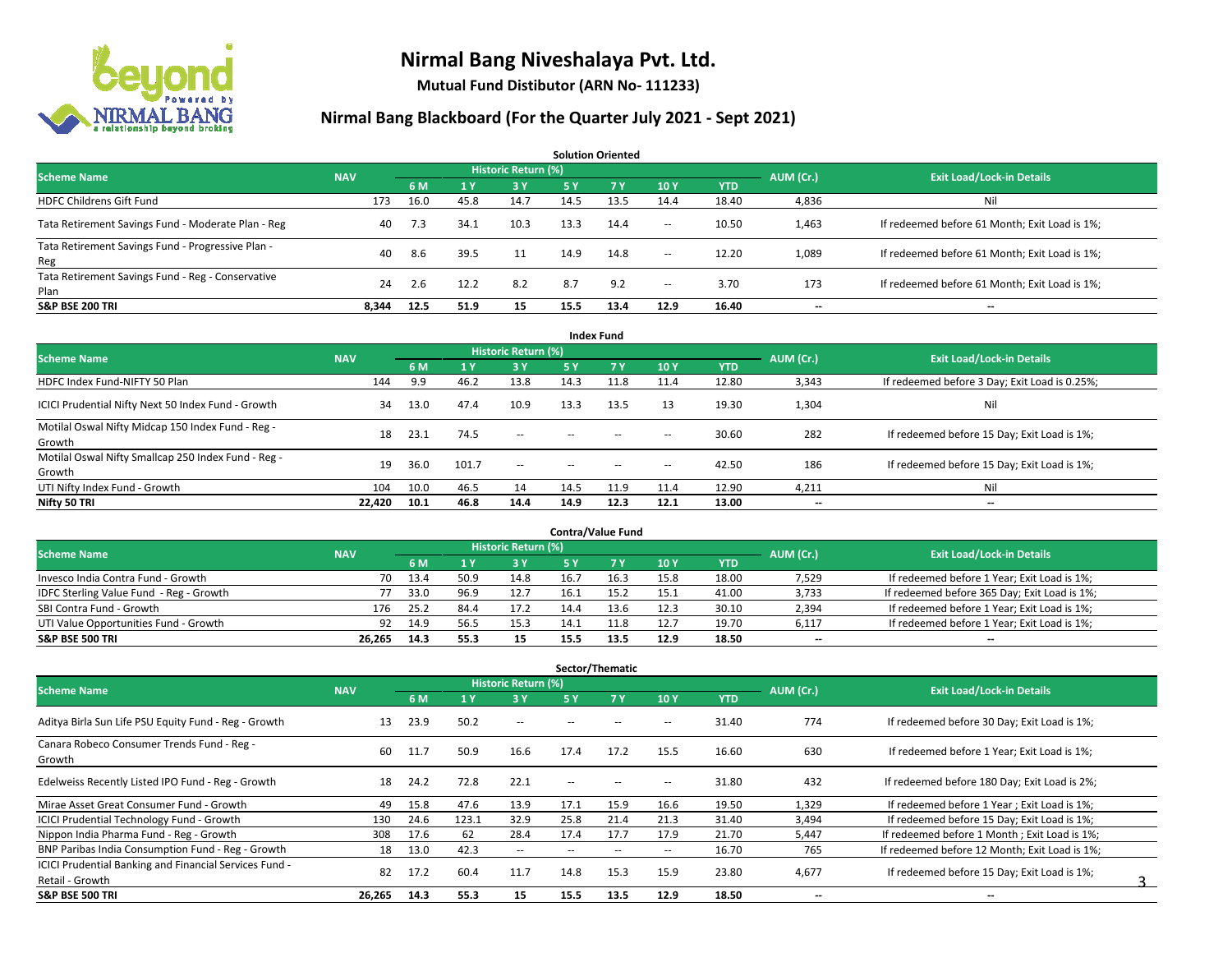

**Mutual Fund Distibutor (ARN No- 111233)**

### **Nirmal Bang Blackboard (For the Quarter July 2021 - Sept 2021)**

**Dynamic Asset Allocation Funds**

| <b>Scheme Name</b>                                         | <b>NAV</b> |      |      | Historic Return (%) |      |                          |       |       | AUM (Cr.)                | <b>Exit Load/Lock-in Details</b>              |
|------------------------------------------------------------|------------|------|------|---------------------|------|--------------------------|-------|-------|--------------------------|-----------------------------------------------|
|                                                            |            | 6 M  |      | <b>3Y</b>           | 5 Y  | 7 Y                      | 10Y   | YTD   |                          |                                               |
| ICICI Prudential Balanced Advantage Fund - Reg -<br>Growth | 46         | 7.0  | 27.1 | 11.3                | 10.9 |                          | 12.3  | 8.70  | 32,942                   | If redeemed before 1 Year; Exit Load is 1%;   |
| Nippon India Balanced Advantage Fund - Reg -<br>Growth     | 116        | 8.8  | 29.7 | 10.8                | 11.6 | 10.8                     | 11.4  | 10.80 | 3,722                    | If redeemed before 12 Month; Exit Load is 1%; |
| Tata Balanced Advantage Fund - Reg - Growth                | 14         | 7.5  | 25.9 | $\sim$              | $-$  | $\overline{\phantom{a}}$ | --    | 9.80  | 2,873                    | If redeemed before 365 Day; Exit Load is 1%;  |
| Edelweiss Balanced Advantage Fund - Growth                 | 34         | -8.2 | 31.7 | 13.4                | 12.5 | 11.4                     | 11.3  | 10.70 | 4,309                    | If redeemed before 365 Day; Exit Load is 1%;  |
| Kotak Balanced Advantage Fund - Reg - Growth               | 14         | 6.0  | 23.5 | $\sim$              | $-$  | $\overline{\phantom{a}}$ | $\!-$ | 7.50  | 9,380                    | If redeemed before 1 Year; Exit Load is 1%;   |
| NIFTY 50 Hybrid Composite Debt 65:35 Index                 | 13,460     | 7.0  | 31   | 13.7                | 13.1 | 11.6                     | 11.3  | 8.90  | $\overline{\phantom{a}}$ | --                                            |

| <b>Hybrid Aggressive</b>                        |            |            |      |                            |      |        |        |            |           |                                               |  |  |  |
|-------------------------------------------------|------------|------------|------|----------------------------|------|--------|--------|------------|-----------|-----------------------------------------------|--|--|--|
| <b>Scheme Name</b>                              | <b>NAV</b> |            |      | <b>Historic Return (%)</b> |      |        |        |            | AUM (Cr.) | <b>Exit Load/Lock-in Details</b>              |  |  |  |
|                                                 |            | 6 M        |      | 3 Y                        |      |        | 10Y    | <b>YTD</b> |           |                                               |  |  |  |
| Canara Robeco Equity Hybrid Fund - Growth       | 228        | 10.7       |      | 15.2                       | 14.4 | 13.8   | 13.9   | 13.50      | 5,636     | If redeemed before 1 Year; Exit Load is 1%;   |  |  |  |
| DSP Equity & Bond Fund - Growth                 | 222        | 12.5       | 41.7 | 15.1                       |      |        | 12.7   | 15.90      | 6,967     | If redeemed before 12 Month; Exit Load is 1%; |  |  |  |
| SBI Equity Hybrid Fund - Growth                 | 186        | 10.2       | 36.4 | 13.9                       |      |        | 14     | 13.40      | 41,265    | If redeemed before 12 Month; Exit Load is 1%; |  |  |  |
| Mirae Asset Hybrid - Equity Fund - Reg - Growth |            | 20<br>11.5 | 38   | 14.4                       | 14.2 | $\sim$ | $\sim$ | 14.60      | 5,345     | If redeemed before 1 Year; Exit Load is 1%;   |  |  |  |
| NIFTY 50 Hybrid Composite Debt 65:35 Index      | 13.460     | 7.0        | 31   | 13.7                       | 13.1 | 11.6   | 11.3   | 8.90       | $- -$     | $- -$                                         |  |  |  |

|                                                    |            |      |              |                            | <b>Multi-Asset Allocation Funds</b> |            |                          |            |                          |                                               |
|----------------------------------------------------|------------|------|--------------|----------------------------|-------------------------------------|------------|--------------------------|------------|--------------------------|-----------------------------------------------|
| <b>Scheme Name</b>                                 | <b>NAV</b> |      |              | <b>Historic Return (%)</b> |                                     |            |                          |            | AUM (Cr.)                | <b>Exit Load/Lock-in Details</b>              |
|                                                    |            | 6 M  |              | <b>3Y</b>                  | 5 Y                                 | <b>7 V</b> | 10Y                      | <b>YTD</b> |                          |                                               |
| HDFC Multi - Asset Fund - Growth                   | 45         | -8.1 | 32.9         | 12.7                       | 10.6                                | 9.8        | 10.2                     | 9.70       | 905                      | If redeemed before 12 Month; Exit Load is 1%; |
| Nippon India Multi Asset Fund - Reg - Growth       | 12         | 8.6  | <b>COLUM</b> | $\sim$                     | $-$                                 | $\sim$     | $\overline{\phantom{a}}$ | 11.00      | 1,096                    | If redeemed before 1 Year; Exit Load is 1%;   |
| Tata Multi Asset Opportunities Fund - Reg - Growth | 14         | 11.1 | 37.1         | $\sim$                     | $-$                                 | $\sim$     | $\sim$                   | 13.80      | 793                      | If redeemed before 365 Day; Exit Load is 1%;  |
| NIFTY 50 Hybrid Composite Debt 65:35 Index         | 13.460     | 7.0  |              | 13.7                       | 13.1                                | 11.6       | 11.3                     | 8.90       | $\overline{\phantom{a}}$ | --                                            |

|                                               |            |        |        |                            |     | Gold |        |            |           |                                                                  |
|-----------------------------------------------|------------|--------|--------|----------------------------|-----|------|--------|------------|-----------|------------------------------------------------------------------|
| <b>Scheme Name</b>                            | <b>NAV</b> |        |        | <b>Historic Return (%)</b> |     |      |        |            | AUM (Cr.) | <b>Exit Load/Lock-in Details</b>                                 |
|                                               |            | 6 M    |        | 3 Y                        | 5 Y |      | 10Y    | <b>YTD</b> |           |                                                                  |
| HDFC Gold Fund - Growth                       | 15         |        | $-3.9$ | 14.8                       | 7.6 | 6.7  |        | $-5.00$    |           | If redeemed before 6 Months; Exit Load is 2%; If redeemed bet. 6 |
|                                               |            | -5.4   |        |                            |     |      | $\sim$ |            | 1,194     | Months to 12 Months; Exit Load is 1%;                            |
| Kotak Gold Fund - Reg - Growth                | 20         | -4.9   | -3.,   | 15.5                       |     | 6.8  | 6.4    | $-4.70$    | 948       | If redeemed before 1 Year; Exit Load is 1%;                      |
| Nippon India Gold Savings Fund - Reg - Growth | 20         | $-5.3$ | $-4.4$ | 14.5                       |     | b.5  | 6.3    | $-5.10$    | 1,372     | If redeemed before 15 Day; Exit Load is 1%;                      |
| <b>Prices of Gold</b>                         | 47.723     | -5.0   | -2.7   | 15.9                       | 8.9 | 7.9  | 7.9    | -4.60      | $- -$     | $\overline{\phantom{a}}$                                         |

| <b>Arbitrage Fund</b>                      |            |            |     |                            |  |       |        |            |           |                                                 |  |  |  |
|--------------------------------------------|------------|------------|-----|----------------------------|--|-------|--------|------------|-----------|-------------------------------------------------|--|--|--|
| <b>Scheme Name</b>                         | <b>NAV</b> |            |     | <b>Historic Return (%)</b> |  |       |        |            | AUM (Cr.) | <b>Exit Load/Lock-in Details</b>                |  |  |  |
|                                            |            | 1 M        | 3 M | 6 M                        |  | י כי  | 3 Y    | <b>YTD</b> |           |                                                 |  |  |  |
| IDFC Arbitrage Fund - Reg - Growth         |            | 26<br>4.1  | 43  | 3.8                        |  | -4. . |        | 3.80       | 7,161     | If redeemed before 1 Month; Exit Load is 0.25%; |  |  |  |
| Kotak Equity Arbitrage Fund - Reg - Growth |            | 29<br>-4.5 | 4.8 | 4.2                        |  |       |        | 4.20       | 21,836    | If redeemed before 30 Day; Exit Load is 0.25%;  |  |  |  |
| Tata Arbitrage Fund - Reg - Growth         |            | 4.2        |     | 4.1                        |  |       | $\sim$ | 4.10       | 8.261     | Nil                                             |  |  |  |
| Nippon India Arbitrage Fund - Reg - Growth |            | 4.2        |     |                            |  |       |        | 4.00       | 12,054    | If redeemed before 1 Month; Exit Load is 0.25%; |  |  |  |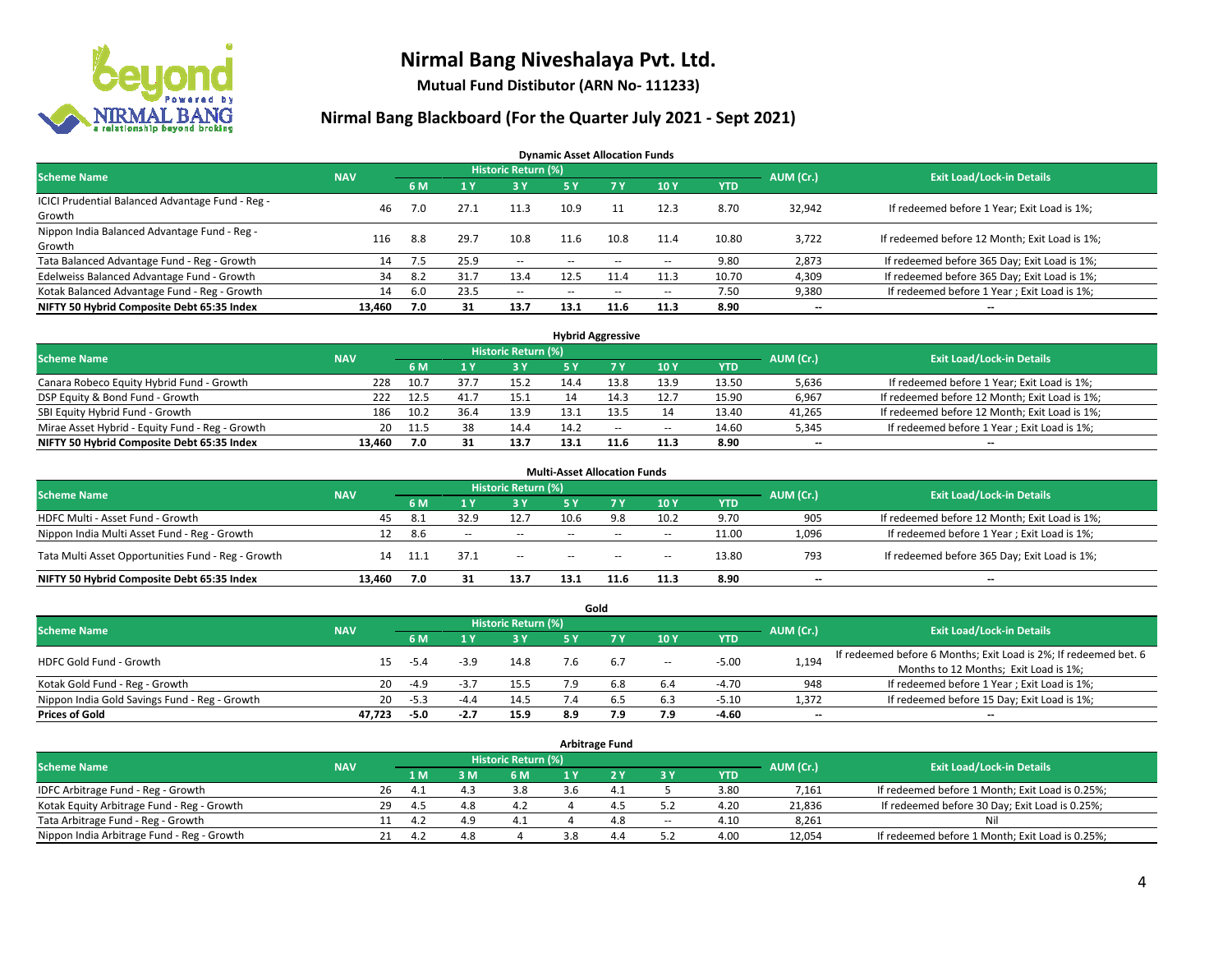

**Mutual Fund Distibutor (ARN No- 111233)**

| <b>Overnight Fund</b>                               |                          |      |                |                            |     |                |                          |                 |           |                                  |  |  |  |  |
|-----------------------------------------------------|--------------------------|------|----------------|----------------------------|-----|----------------|--------------------------|-----------------|-----------|----------------------------------|--|--|--|--|
| <b>Scheme Name</b>                                  | <b>NAV</b>               |      |                | <b>Historic Return (%)</b> |     |                | <b>YTM</b>               | Avg             | AUM (Cr.) | <b>Exit Load/Lock-in Details</b> |  |  |  |  |
|                                                     |                          | 1W   | 2 <sub>w</sub> | 1 M                        | 3 M | $\sqrt{1}$ $V$ |                          | <b>Maturity</b> |           |                                  |  |  |  |  |
| Aditya Birla Sun Life Overnight Fund - Reg - Growth | 1.119                    | -3.1 | 3.1            | 3.1                        |     |                | 3.26                     | $\mathbf{0}$    | 11,201    | Nil                              |  |  |  |  |
| IDFC Overnight Fund - Reg - Growth                  | 1,104                    | 3.0  |                |                            |     |                | 3.22                     | 0.00            | 1,506     | Nil                              |  |  |  |  |
| Tata Overnight Fund - Reg - Growth                  | 1,093                    | 3.1  |                |                            |     |                | 3.24603                  | 0.00            | 1,503     | Ni                               |  |  |  |  |
| Nippon India Overnight Fund - Reg - Growth          | 111                      | 3.0  |                | 3.1                        |     |                | 3.22045                  | 0.00            | 5,273     | Ni                               |  |  |  |  |
| <b>CRISIL Liquid Fund Index</b>                     | $\overline{\phantom{a}}$ | 3.4  | 3.5            | 3.5                        | 3.5 | 3.7            | $\overline{\phantom{a}}$ | $- -$           | $- -$     | $-$                              |  |  |  |  |

| <b>Liquid Funds</b>                              |            |     |     |                     |     |     |                          |                          |           |                                  |  |  |  |
|--------------------------------------------------|------------|-----|-----|---------------------|-----|-----|--------------------------|--------------------------|-----------|----------------------------------|--|--|--|
| <b>Scheme Name</b>                               | <b>NAV</b> |     |     | Historic Return (%) |     |     | <b>YTM</b>               | Avg                      | AUM (Cr.) | <b>Exit Load/Lock-in Details</b> |  |  |  |
|                                                  |            | 1W  | 2 W | 1 M                 | 3 M |     |                          | <b>Maturity</b>          |           |                                  |  |  |  |
| Aditya Birla Sun Life Liquid Fund - Reg - Growth | 332        | 3.0 |     |                     |     |     | 3.51                     | 0.15                     | 30,806    | *Ref Footnote                    |  |  |  |
| ICICI Prudential Liquid Fund - Reg - Growth      | 306        | 3.1 |     |                     |     |     | 3.46374                  | 0.13                     | 36,920    | *Ref Footnote                    |  |  |  |
| Kotak Liquid Fund - Reg - Growth                 | 4,177      | 3.1 |     | 3.2                 |     |     | 3.46                     | 0.13                     | 29,526    | *Ref Footnote                    |  |  |  |
| Nippon India Liquid Fund - Reg - Growth          | 5,040      | 3.0 |     |                     |     |     | 3.45221                  | 0.15                     | 22,557    | *Ref Footnote                    |  |  |  |
| Mahindra Manulife Liquid Fund - Reg - Growth     | 1.341      | 35  |     | 3.3                 |     |     | 3.54                     | 0.13                     | 1,599     | *Ref Footnote                    |  |  |  |
| <b>CRISIL Liquid Fund Index</b>                  | $- -$      | 3.4 | 3.5 | 3.5                 |     | 3.7 | $\overline{\phantom{a}}$ | $\overline{\phantom{a}}$ | $- -$     | $\overline{\phantom{a}}$         |  |  |  |

| <b>Ultra Short Fund</b>                           |            |       |     |                            |     |       |                          |                          |                          |                                  |  |  |  |
|---------------------------------------------------|------------|-------|-----|----------------------------|-----|-------|--------------------------|--------------------------|--------------------------|----------------------------------|--|--|--|
| <b>Scheme Name</b>                                | <b>NAV</b> |       |     | <b>Historic Return (%)</b> |     |       | <b>YTM</b>               | Avg                      | AUM (Cr.)                | <b>Exit Load/Lock-in Details</b> |  |  |  |
|                                                   |            | 1 M   | : M | 6 M                        | 1 Y | $-3V$ |                          | <b>Maturity</b>          |                          |                                  |  |  |  |
| HDFC Ultra Short Term Fund - Reg - Growth         |            | 3.4   |     | 3.6                        | 4.1 | $- -$ | 4.07719                  | 0.53                     | 16,034                   | Nil                              |  |  |  |
| ICICI Prudential Ultra Short Term Fund - Growth   | 22         | - 3.7 |     | 4.1                        | 4.8 |       | 4.71831                  | 0.50                     | 10,338                   | Nil                              |  |  |  |
| UTI Ultra Short Term Fund - Growth                | 3,288      | 3.0   |     | 3.3                        | 3.8 | 4.6   | 4.16                     | 0.51                     | 2,106                    | Nil                              |  |  |  |
| Aditya Birla Sun Life Savings Fund - Reg - Growth | 428        | 3.9   | 4.3 | 3.9                        | 4.6 |       | 4.35                     | 0.54                     | 18,789                   | Nil                              |  |  |  |
| <b>NIFTY Ultra Short Duration Debt Index</b>      | 4.306      | 4.0   | 4.1 | 3.9                        |     | 6.5   | $\overline{\phantom{a}}$ | $\overline{\phantom{a}}$ | $\overline{\phantom{a}}$ | $-$                              |  |  |  |

| <b>Money Market Fund</b>                         |            |                |     |                     |      |             |                          |                          |                          |                                               |  |  |  |  |
|--------------------------------------------------|------------|----------------|-----|---------------------|------|-------------|--------------------------|--------------------------|--------------------------|-----------------------------------------------|--|--|--|--|
| <b>Scheme Name</b>                               | <b>NAV</b> |                |     | Historic Return (%) |      |             | <b>YTM</b>               | Avg                      | AUM (Cr.)                | <b>Exit Load/Lock-in Details</b>              |  |  |  |  |
|                                                  |            | 1 <sub>M</sub> | в м | 6 M                 | 71 Y | <b>73 Y</b> |                          | <b>Maturity</b>          |                          |                                               |  |  |  |  |
| Aditya Birla Sun Life Money Manager Fund - Reg - | 288        | 3.9            |     | 3.9                 | 4.1  | 6.9         | 3.98                     | 0.39                     | 13,622                   | Nil                                           |  |  |  |  |
| Growth                                           |            |                |     |                     |      |             |                          |                          |                          |                                               |  |  |  |  |
| SBI Savings Fund - Growth                        | 33         | 3.2            | 3.4 | 3.4                 | 3.b  | 6.2         | 3.8                      | 0.41                     | 22,381                   | If redeemed before 3 Days; Exit Load is 0.1%; |  |  |  |  |
| HDFC Money Market Fund - Growth                  | 4,466      | 3.7            | 3.9 | 3.9                 |      | 6.8         | 3.95758                  | 0.43                     | 13,854                   | Nil                                           |  |  |  |  |
| Nippon India Money Market Fund - Reg - Growth    | 3,229      | 3.9            | 3.8 | 3.8                 |      | 6.7         | 3.87912                  | 0.47                     | 7,318                    | Ni                                            |  |  |  |  |
| Tata Money Market Fund - Reg - Growth            | 3,680      | 3.8            |     | 4.1                 | 4.2  | 4.1         | 4.09                     | 0.55                     | 3,864                    | Nil                                           |  |  |  |  |
| <b>CRISIL Liquid Fund Index</b>                  | $- -$      | 3.5            | 3.5 | 3.6                 | 3.7  | -5.7        | $\overline{\phantom{a}}$ | $\overline{\phantom{a}}$ | $\overline{\phantom{a}}$ | $-$                                           |  |  |  |  |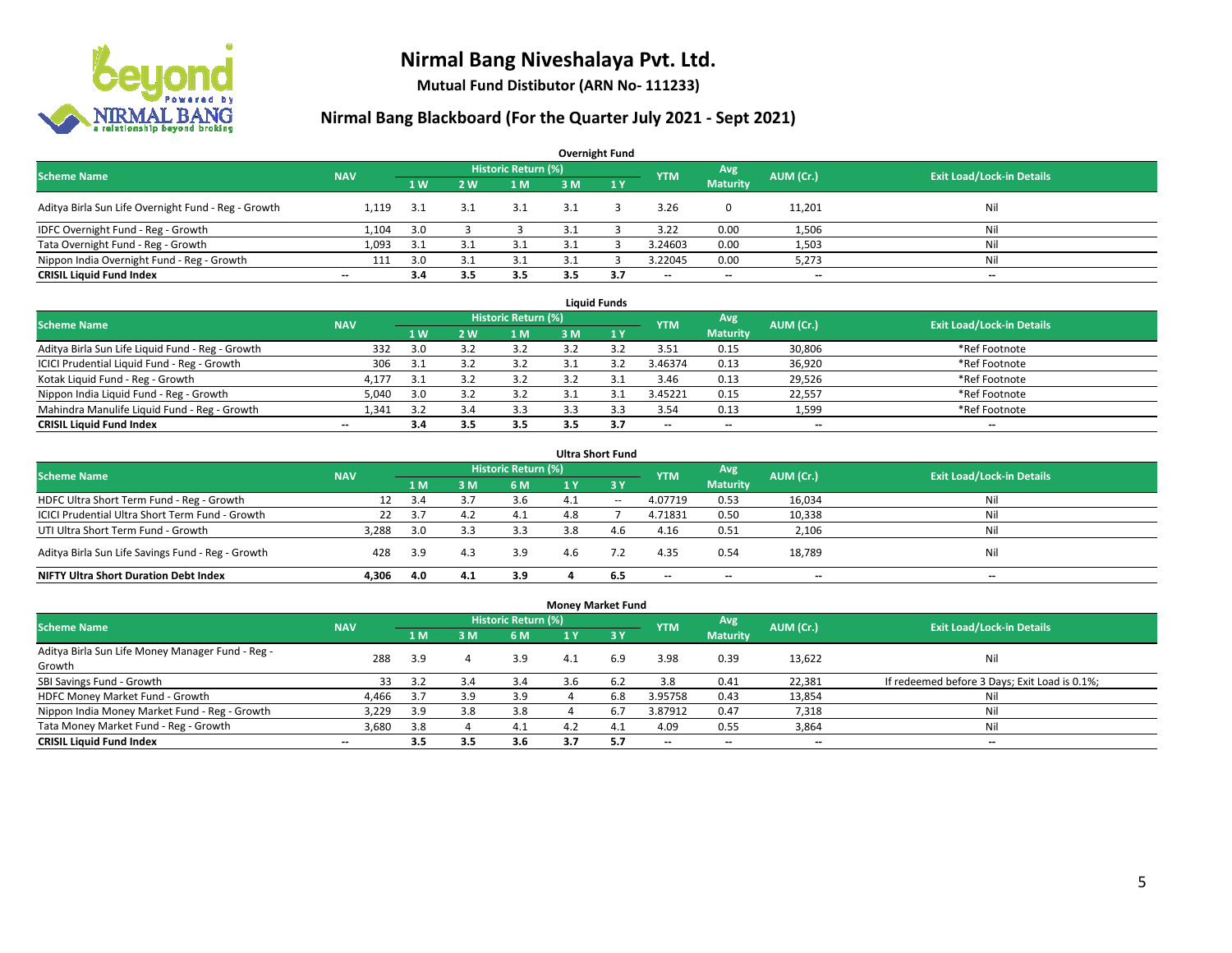

**Mutual Fund Distibutor (ARN No- 111233)**

| <b>Short Term Fund</b>                           |            |    |     |     |                     |  |     |            |                 |           |                                  |  |  |  |
|--------------------------------------------------|------------|----|-----|-----|---------------------|--|-----|------------|-----------------|-----------|----------------------------------|--|--|--|
| <b>Scheme Name</b>                               | <b>NAV</b> |    |     |     | Historic Return (%) |  |     | <b>YTM</b> | Avg \           | AUM (Cr.) | <b>Exit Load/Lock-in Details</b> |  |  |  |
|                                                  |            |    | 1 M | в м | 6 M                 |  |     |            | <b>Maturity</b> |           |                                  |  |  |  |
| HDFC Short Term Debt Fund - Growth               |            | 25 | 1.3 |     |                     |  | 8.8 | 5.31       | 3.13            | 18,017    | Nil                              |  |  |  |
| Nippon India Short Term Fund - Reg - Growth      |            | 42 | 0.8 |     |                     |  |     | 5.23       | 2.22            | 9.249     | Nil                              |  |  |  |
| <b>ICICI Prudential Short Term Fund - Growth</b> |            | 47 | 0.5 | 4.  |                     |  |     | 5.59       | 4.06            | 20,921    | Nil                              |  |  |  |

| <b>Low Duration Fund</b>                          |            |     |     |                            |     |      |            |                 |           |                                  |  |  |  |
|---------------------------------------------------|------------|-----|-----|----------------------------|-----|------|------------|-----------------|-----------|----------------------------------|--|--|--|
| <b>Scheme Name</b>                                | <b>NAV</b> |     |     | <b>Historic Return (%)</b> |     |      | <b>YTM</b> | Avg             | AUM (Cr.) | <b>Exit Load/Lock-in Details</b> |  |  |  |
|                                                   |            | 1 M | 3 M | 6 M                        |     | -3 Y |            | <b>Maturity</b> |           |                                  |  |  |  |
| HDFC Low Duration Fund - Growth                   | 46         | 3.3 | 4.6 | 3.3                        | 5.2 |      | 4.62128    | 2.29            | 26,073    | Nil                              |  |  |  |
| ICICI Prudential Savings Fund - Reg - Growth      | 422        | 3.9 |     | 3.4                        | 5.3 | 7.6  | 4.72533    | 3.75            | 32,102    | Nil                              |  |  |  |
| Nippon India Low Duration Fund - Reg - Growth     | 2,963      | 3.0 | 4.6 | 4.3                        | 5.1 | 6.8  | 4.88206    | 0.93            | 9,368     | Nil                              |  |  |  |
| Mirae Asset Savings Fund - Regular Savings Plan - | 1.800      |     |     | 2.9                        | 3.9 | 5.8  | 3.93       | 0.70            |           | Nil                              |  |  |  |
| Growth                                            |            | 2.4 |     |                            |     |      |            |                 | 1,113     |                                  |  |  |  |
| Kotak Low Duration Fund - Std - Growth            | 2,659      |     | 4.  | 3.1                        |     |      | 4.66       | 1.73            | 13,850    | Nil                              |  |  |  |

| <b>Banking &amp; PSU Bond Funds</b>                 |            |    |        |     |                            |     |       |            |                 |           |                                  |  |  |
|-----------------------------------------------------|------------|----|--------|-----|----------------------------|-----|-------|------------|-----------------|-----------|----------------------------------|--|--|
| <b>Scheme Name</b>                                  | <b>NAV</b> |    |        |     | <b>Historic Return (%)</b> |     |       | <b>YTM</b> | Avg             | AUM (Cr.) | <b>Exit Load/Lock-in Details</b> |  |  |
|                                                     |            |    | 1 M.   | ያ M | 6 M                        |     |       |            | <b>Maturity</b> |           |                                  |  |  |
| HDFC Banking and PSU Debt Fund - Reg - Growth       |            | 18 | 0.3    |     | 2.6                        |     | 8.9   | 5.57       | 3.95            | 9,927     | Ni                               |  |  |
| Tata Banking & PSU Debt Fund - Reg - Growth         |            |    | $-0.6$ |     |                            |     | $- -$ | 5.22       | 3.05            | 478       | Ni                               |  |  |
| Kotak Banking and PSU Debt Fund - Reg - Growth      |            |    | $-0.4$ |     |                            | 47  |       | 5.8        | 4.64            | 9,290     | Nil                              |  |  |
| Nippon India Banking & PSU Debt Fund - Reg - Growth |            | 16 | 0.3    |     | 2.8                        | 4 h |       | .10276     | 2.91            | 6.410     | Ni                               |  |  |

| <b>Corporate Bond Funds</b>                         |            |        |     |                     |     |      |            |                        |           |                                  |  |  |
|-----------------------------------------------------|------------|--------|-----|---------------------|-----|------|------------|------------------------|-----------|----------------------------------|--|--|
| <b>Scheme Name</b>                                  | <b>NAV</b> |        |     | Historic Return (%) |     |      | <b>YTM</b> | Avg<br><b>Maturity</b> | AUM (Cr.) | <b>Exit Load/Lock-in Details</b> |  |  |
|                                                     |            | 1 M    | 3 M | 6 M                 |     | -3 Y |            |                        |           |                                  |  |  |
| ICICI Prudential Corporate Bond Fund - Reg - Growth | 23         | -1.4   | 4.5 | 3.4                 |     | 8.6  | 5.12794    | 4.22                   | 20,276    | Nil                              |  |  |
| IDFC Corporate Bond Fund - Reg - Growth             | 15.        | -1.3   |     | 2.3                 | 4.7 | 8.4  | 5.19       | 2.64                   | 20,751    | Nil                              |  |  |
| HDFC Corporate Bond Fund - Growth                   | 25         | $-0.3$ |     | 2.6                 | 51  |      | 5.42234    | 4.26                   | 26,698    | Nil                              |  |  |
| Kotak Corporate Bond Fund - Std - Growth            | 2.943      | 1.3    | 4.7 | 2.5                 |     |      | 5.19       | 2.38                   | 9,849     | Nil                              |  |  |
| Axis Corporate Debt Fund - Reg - Growth             | 13         | 0.0    | 4.8 | 2.9                 |     | 7.8  | 4.90035    | 2.28                   | 4,876     | Nil                              |  |  |

|                                                   |            |     |     |      |                            |     | <b>Credit Risk Fund</b> |            |                        |           |                                                                       |
|---------------------------------------------------|------------|-----|-----|------|----------------------------|-----|-------------------------|------------|------------------------|-----------|-----------------------------------------------------------------------|
| <b>Scheme Name</b>                                | <b>NAV</b> |     |     |      | <b>Historic Return (%)</b> |     |                         | <b>YTM</b> | Avg<br><b>Maturity</b> | AUM (Cr.) | <b>Exit Load/Lock-in Details</b>                                      |
|                                                   |            |     | 1 M | ١M   | 6 M                        |     | 3Y                      |            |                        |           |                                                                       |
| <b>ICICI Prudential Credit Risk Fund - Growth</b> |            | 24  | 4.9 | 9.4  | 6.6                        | 8.3 | 8.8                     | 7.02475    | 2.79                   | 7,626     | If redeemed before 1 Year; Exit Load is 1%;                           |
| HDFC Credit Risk Debt Fund - Reg - Growth         |            | 19  | 5.1 | 9.7  | 7.1                        | 9.8 | Q                       | 7.03001    | 3.06                   | 7,784     | If redeemed before 12 Month; Exit Load is 1%; If redeemed bet. 12     |
|                                                   |            |     |     |      |                            |     |                         |            |                        |           | Month to 18 Month; Exit Load is 0.5%;                                 |
|                                                   |            |     |     |      |                            |     |                         |            |                        |           | If redeemed before 12 Month; Exit Load is 3%; If redeemed bet. 12     |
| SBI Credit Risk Fund - Growth                     |            | 35. | 2.2 | -6.7 | 4.3                        |     |                         | 6.74       | 2.20                   |           | 3,473 Month to 24 Month; Exit Load is 1.5%; If redeemed bet. 24 Month |
|                                                   |            |     |     |      |                            |     |                         |            |                        |           | to 36 Month; Exit Load is 0.75%;                                      |